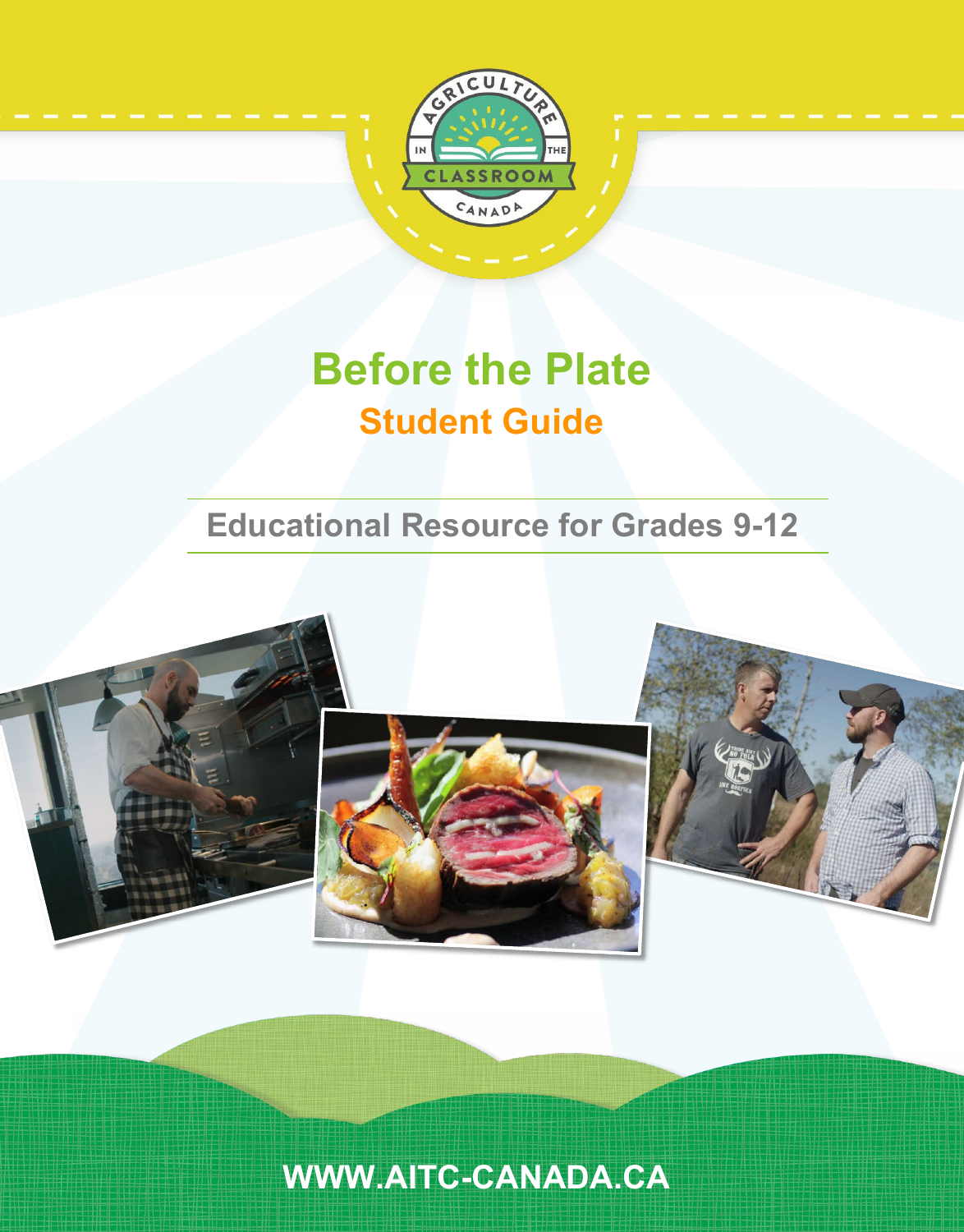

### **Documentary:** *Before the Plate* **Pre-Viewing Answer Key**

- **1. We will be watching a documentary called** *Before the Plate.* **Based on the title, what do you predict this film will be about?**
- **2. When you sit down to eat a meal, where do you imagine your food comes from?**
- **3. Have you ever visited a farm? If so, what was it like?**
- **4. What would you like to learn about farmers and farming?**
- **5. Have you ever met a farmer? What were they like?**
- **6. What is your opinion of farmers? What level of education do you think most need to do their job well? What do you think their typical day is like?**
- **7. What is your knowledge and present opinion of organic food and non-organic food?**
- **8. What do you know about GMO foods? What is your present opinion of GMO foods?**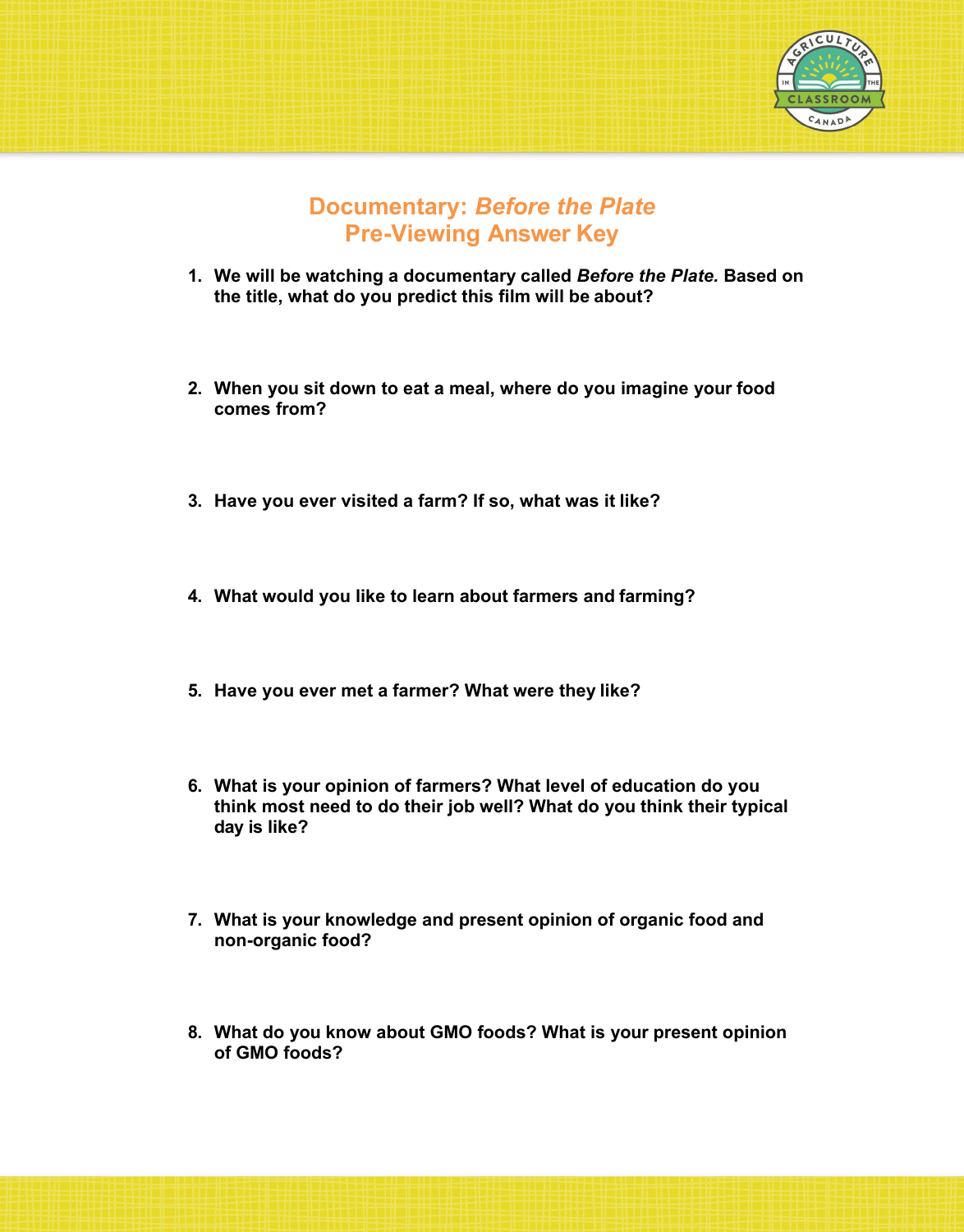

# **Documentary:** *Before the Plate* **Viewing Answer Key**

#### **Part A: Introduction Answers**

- **1. What is Chef John's goal in the film?**
- **2. Chef John says: "Farmers need to hear our voice, and we need to hear theirs." Do you believe this is true? Why or why not?**
- **3. According to Chef John, what makes it easy for consumers to complain about price?**

#### **Part B: The Potato Farmer Answers**

- **1. What is one of the challenges the potato farmer notes when it comes to selling his product?**
- **2. List two things you learned from the potato farmer about chemical use on farms.**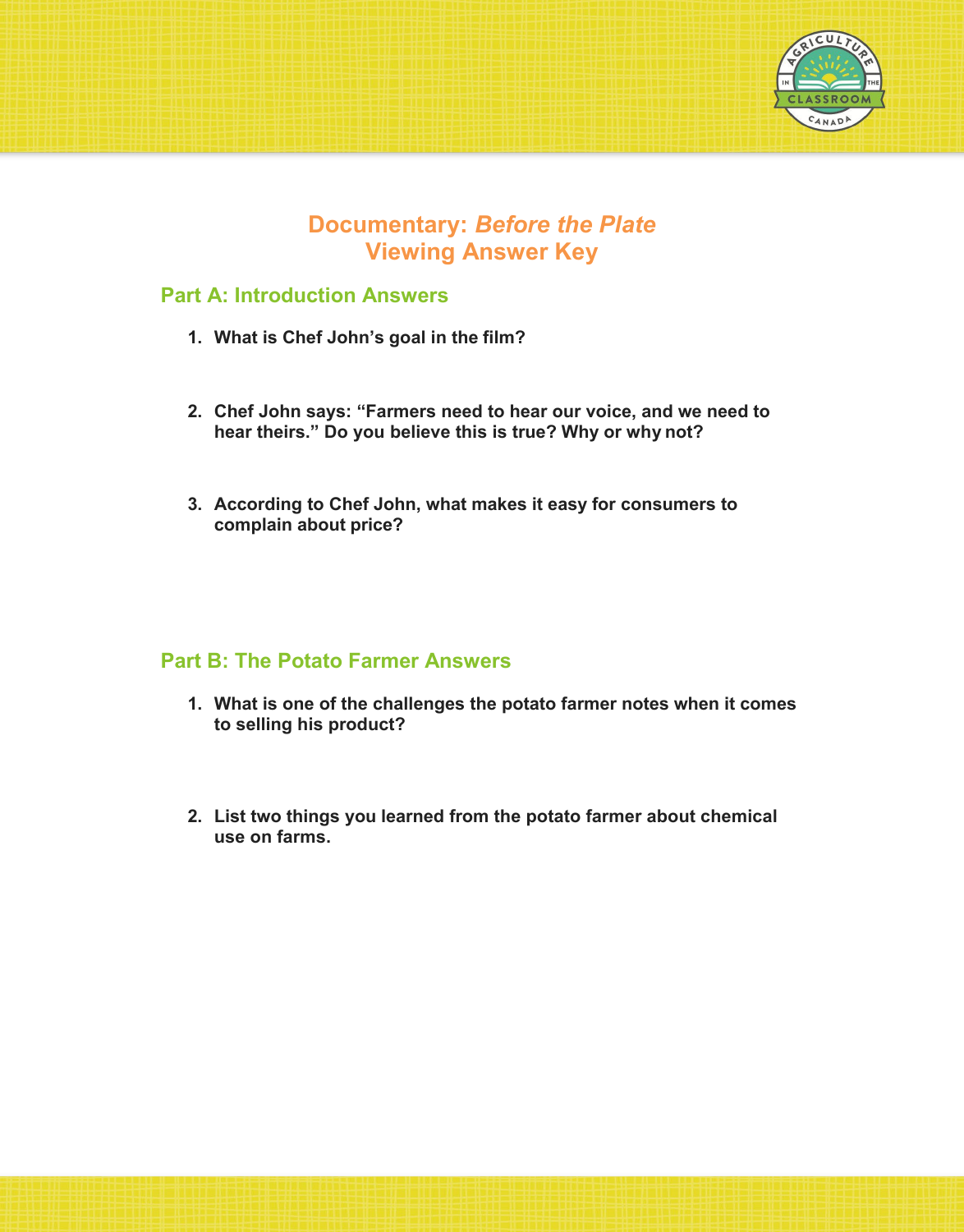

#### **Part C: The Cattle (Beef) Farmer Answers**

- **1. List three things you learned about animal antibiotics from the beef farmer.**
- **2. List two things you learned about hormones in beef cattle.**
- **3. How are beef cattle killed, and why is this method used?**
- **4. In addition to beef, what else is the animal used for?**
- **5. Do you as a consumer of beef want to know how beef cattle are raised? Why or why not?**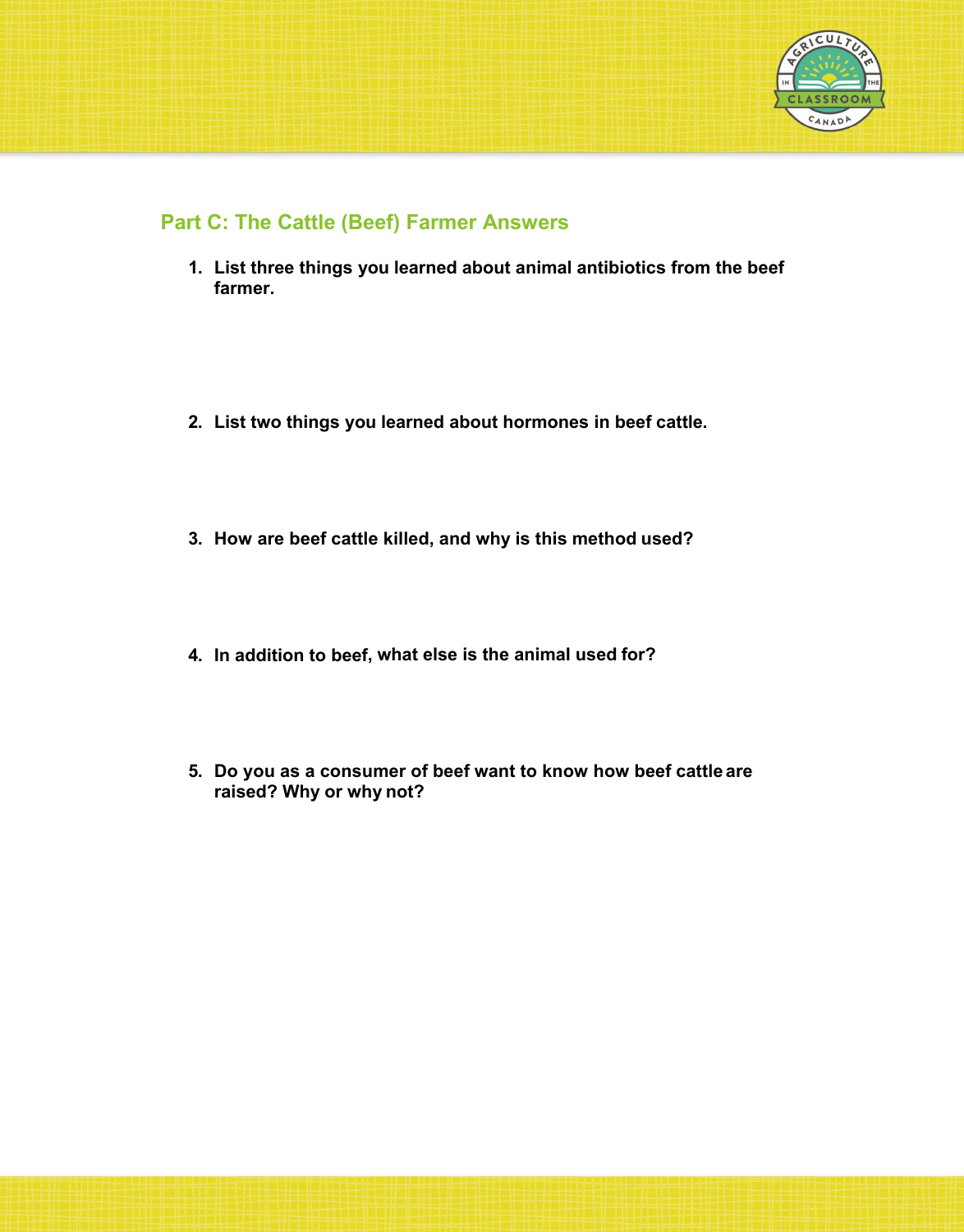

#### **Part D: The Tomato Farmer Answers**

**1. List two things you learned about growing tomatoes in a greenhouse.**

**2. What do you think are the challenges of growing tomatoes in a greenhouse?**

**3. What do you think are the benefits of growing tomatoes in a greenhouse rather than in a field?**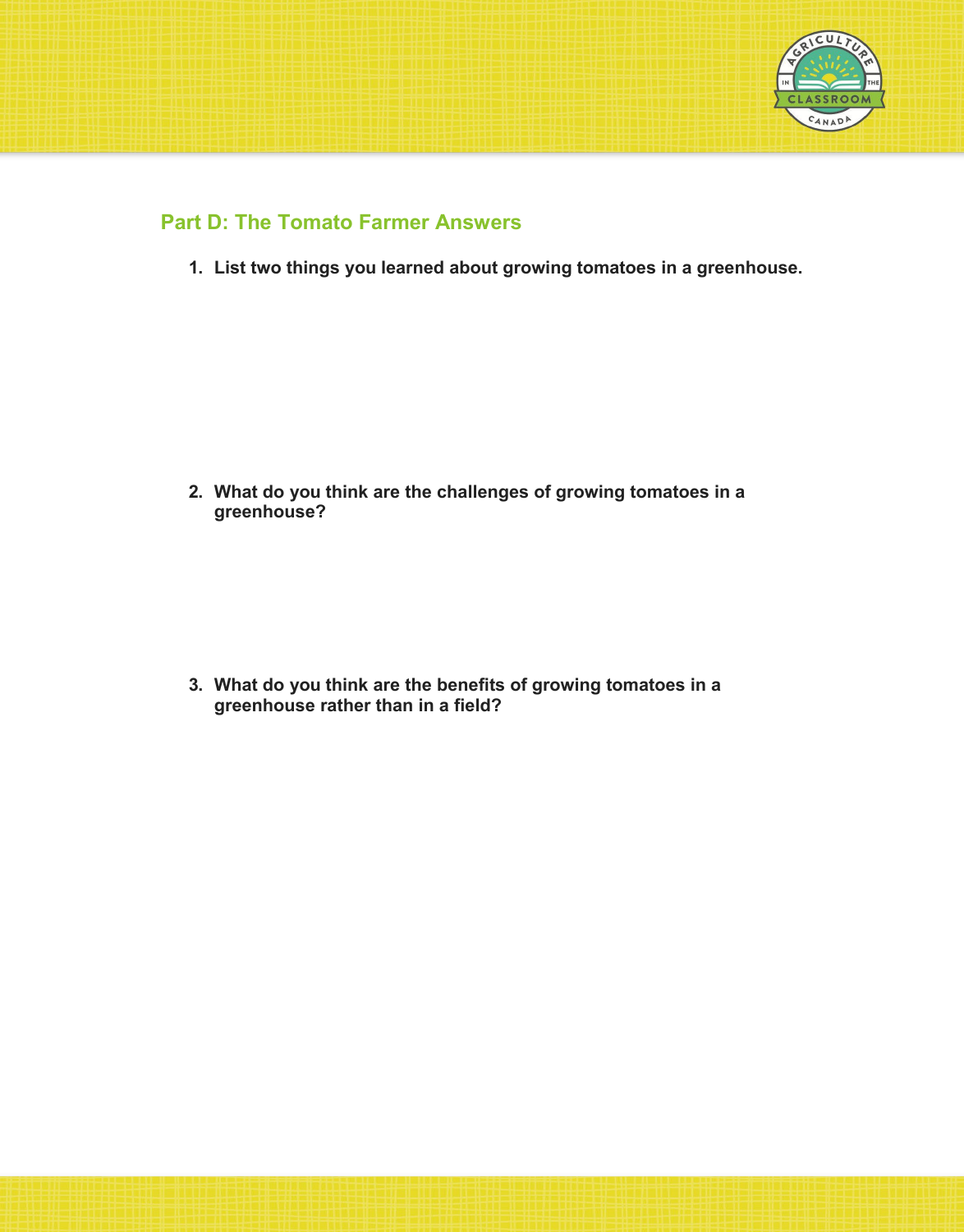

#### **Part E: The Cash Crop Farmer Answers**

**1. How is the cash crop farmer (who grows corn) connected to the tomato farmer?**

#### **Part F: The Vegetable Farmer (Carrots, Onion, Celery) Answers**

- **1. How many truckloads of vegetables fill the farmer's cooler each week?**
- **2. Why does the farmer like to harvest when the soil is cold, right before the first frost arrives?**
- **3. Dr. Clarence Swanton says consumers' expectations for perfect looking food come at a cost to the environment and to the food production system. What does he mean by this?**
- **4. How were the onion plants planted? Why does the farmer choose to plant them this way?**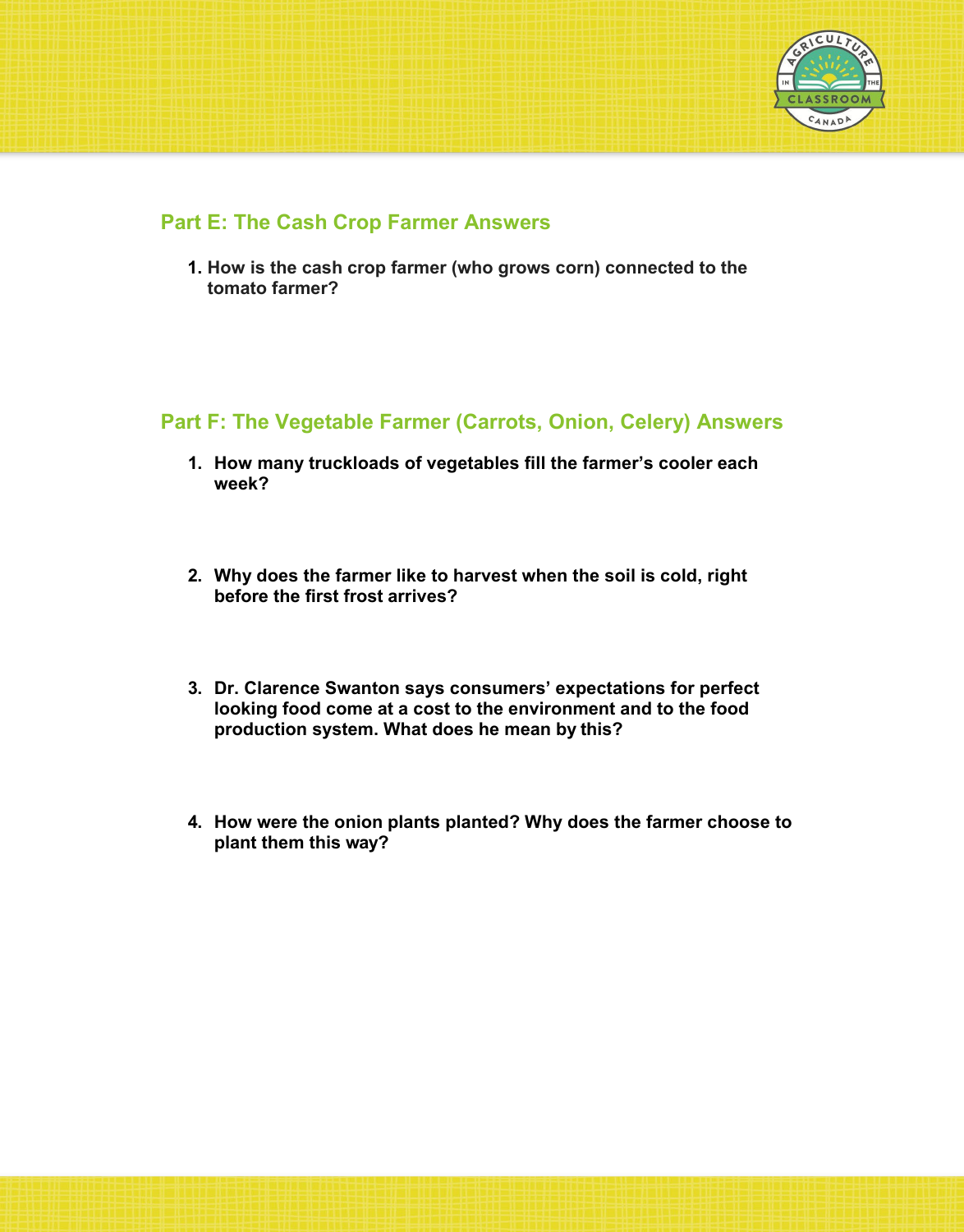

- **5. The vegetable farmer brought a helicopter in to spray his field because it was too wet to take vehicles in to do the spraying. What do you think is wrong with taking farm vehicles onto wetfarmland?**
- **6. What does the vegetable farmer hope people will come to understand about modern farming?**
- **7. Research Ontario's Holland Marsh. What is it known for? What makes it so special?**

#### **Part G: The Sunflower Farmer Answers**

- **1. What does a sunflower have to look like in order to be harvested?**
- **2. The farmer produced his seed by taking plant genetics from two plants and creating a hybrid. When deciding on what seed to use to grow his plants, what factors does the farmer consider?**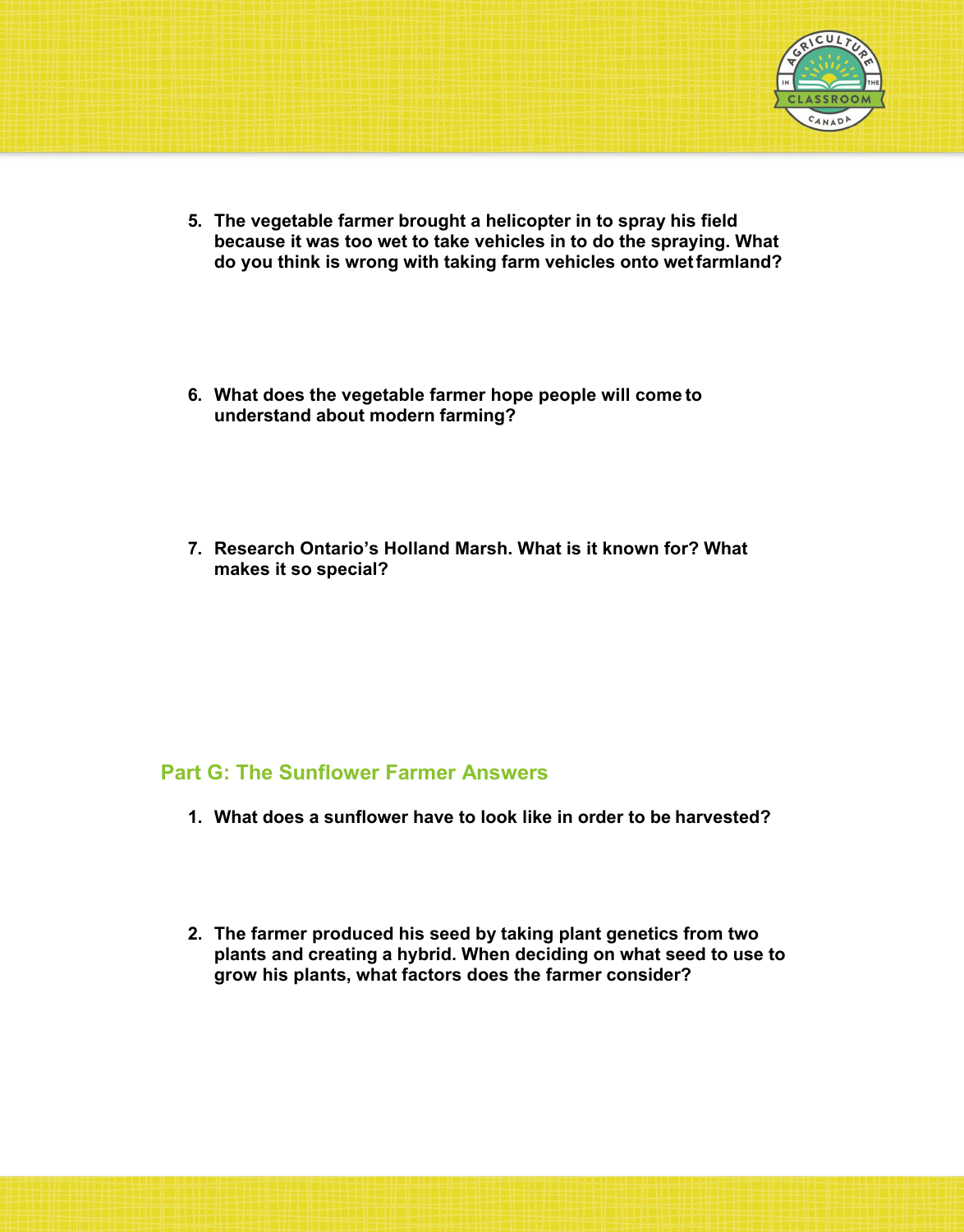

- **3. What percentage of oil is each sunflower seed comprised of?**
- **4. How many months of the year does the sunflower farmer make sunflower oil?**
- **5. Why did the sunflower farmer decide to start growing sunflowers?**

#### **Part H: The Dairy Farmer Answers**

- **1. Why are the female calves raised in their own pen, rather than all together?**
- **2. Where do the male calves go?**
- **3. List three things you learned about milking cows.**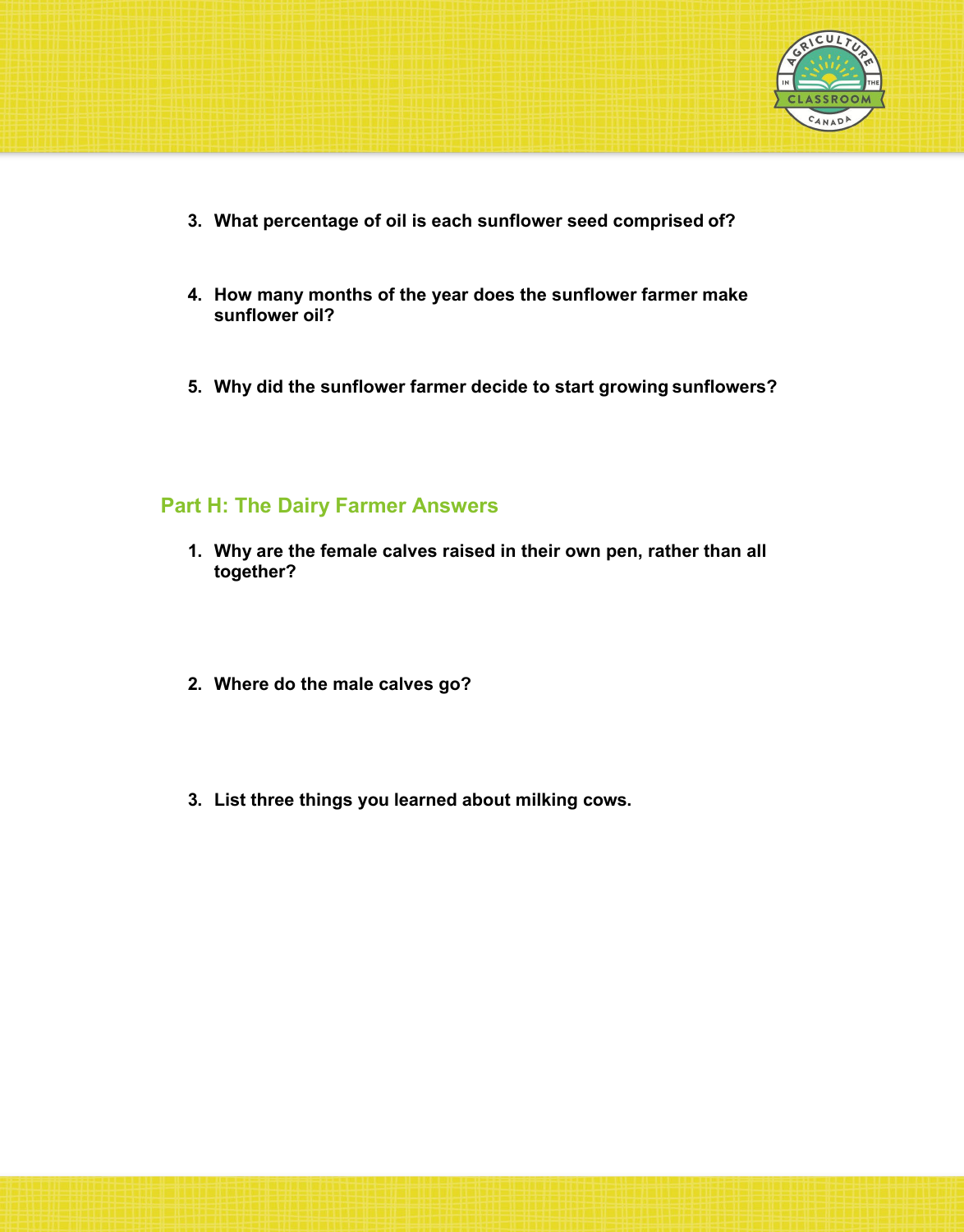

- **4. What kind of fine must an Ontario dairy farmer pay if antibiotics are found in a batch of their milk?**
- **5. Why is milk pasteurized?**
- **6. How many cows are on the typical Canadian dairy farm? How many in the USA? Why do you think there is such a difference?**
- **7. List two facts this video segment offers about GMO foods.**
- **8. How does the dairy farmer practice preventative health care on his farm?**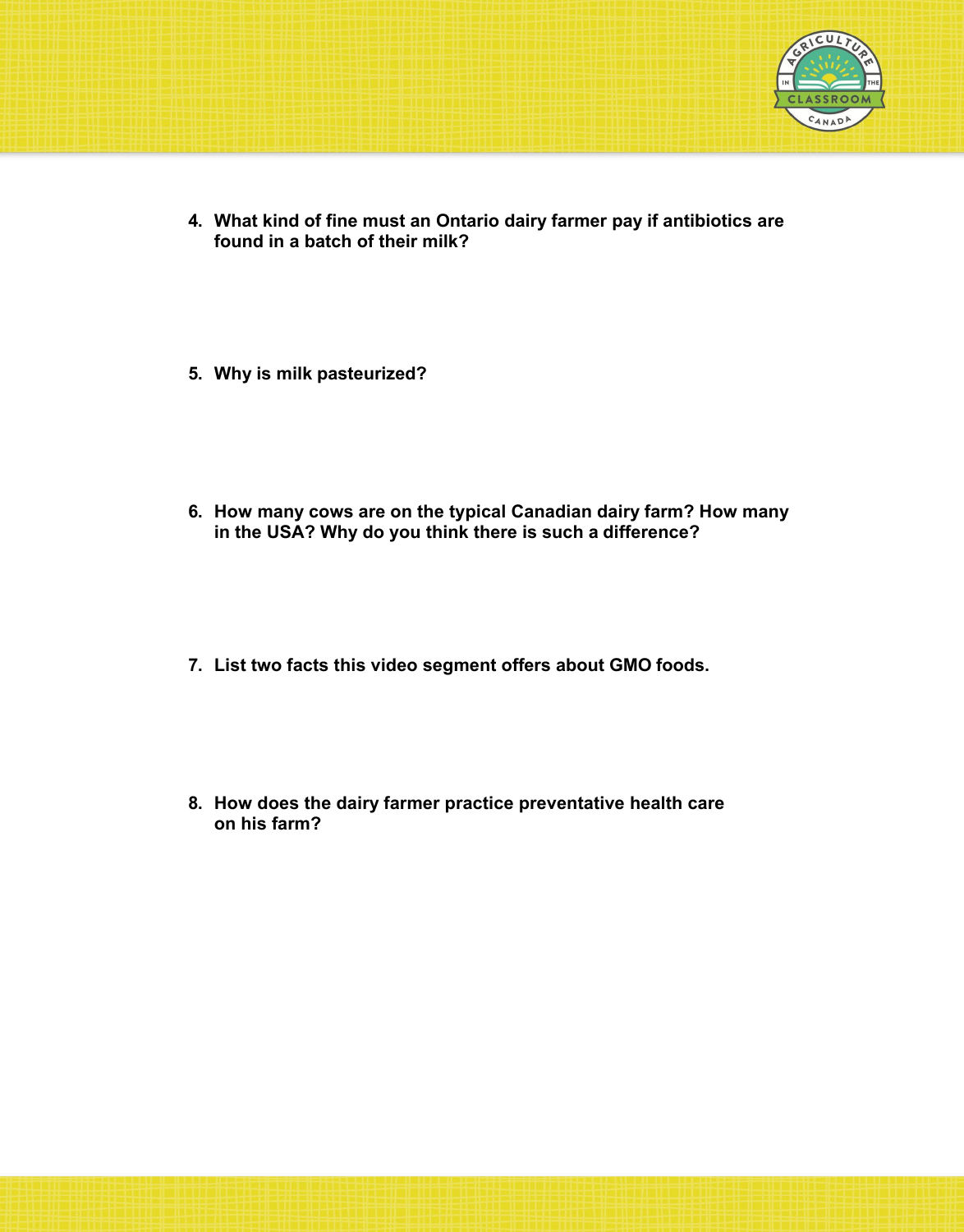

#### **Part I: The Wheat Farmer Answers**

- **1. When you buy a bag of wheat flour from the grocery store, is all that flour from one single farm? Explain.**
- **2. What did you learn about the planting, dormancy, and growing stages of wheat?**
- **3. The wheat farmers talk about how farming is a lifestyle and not a career. What do they mean by this?**

#### **Part J: The Honey Farmer Answers**

- **1. Why does the farmer leave some honey behind on the cells?**
- **2. How much honey can one bee produce in its lifetime?**
- **3. Briefly explain how honey is made.**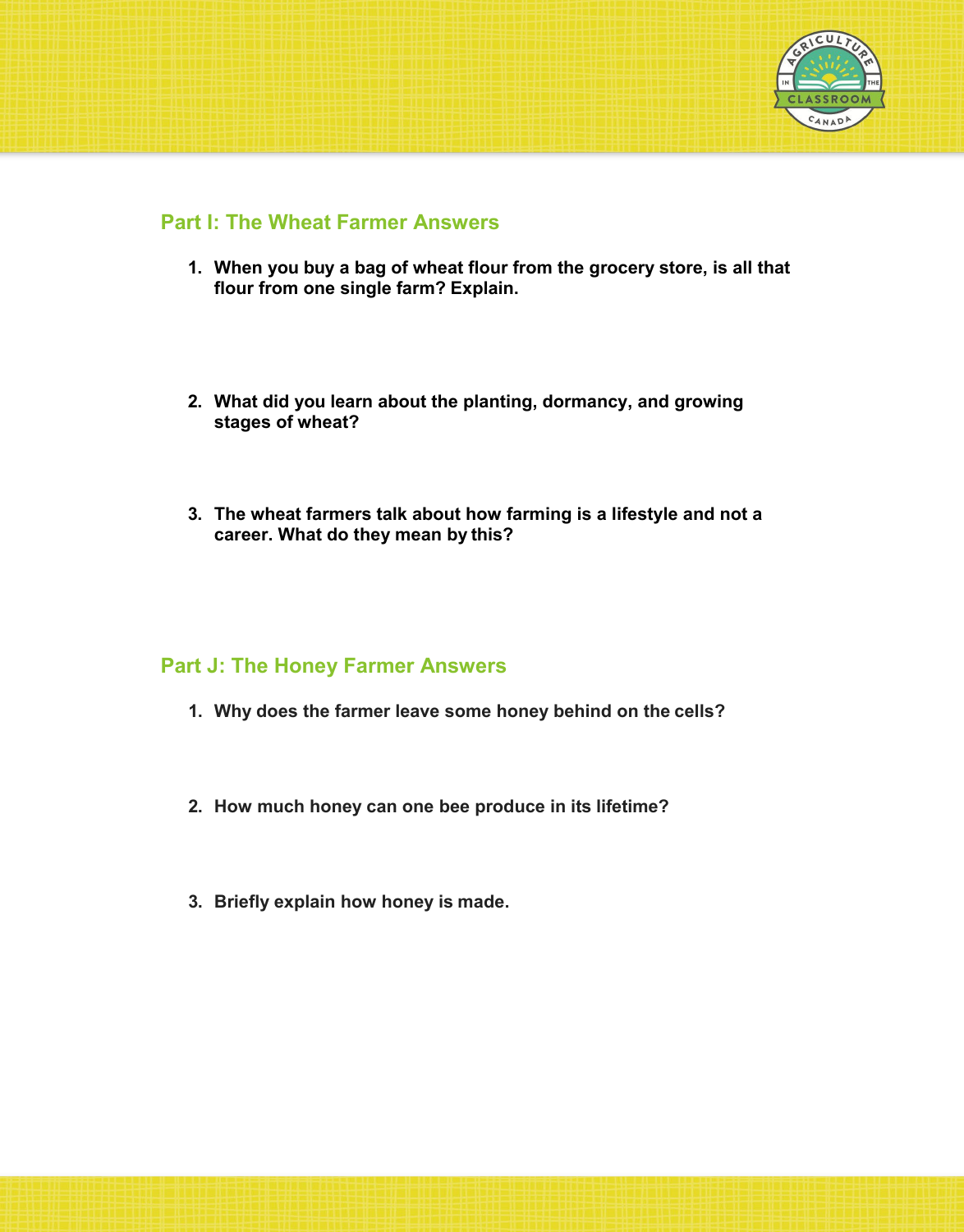

**4. List 3 bee health issues noted by the honey farmer.**

#### **Miscellaneous Questions Answers**

- **1. What is 100KM Foods Inc.?**
- **2. What did you learn about the food inspection system?**
- **3. What was the goal of this video?**
- **4. How can you contact a farmer?**
- **5. What did you learn about the adoption of new farming technologies?**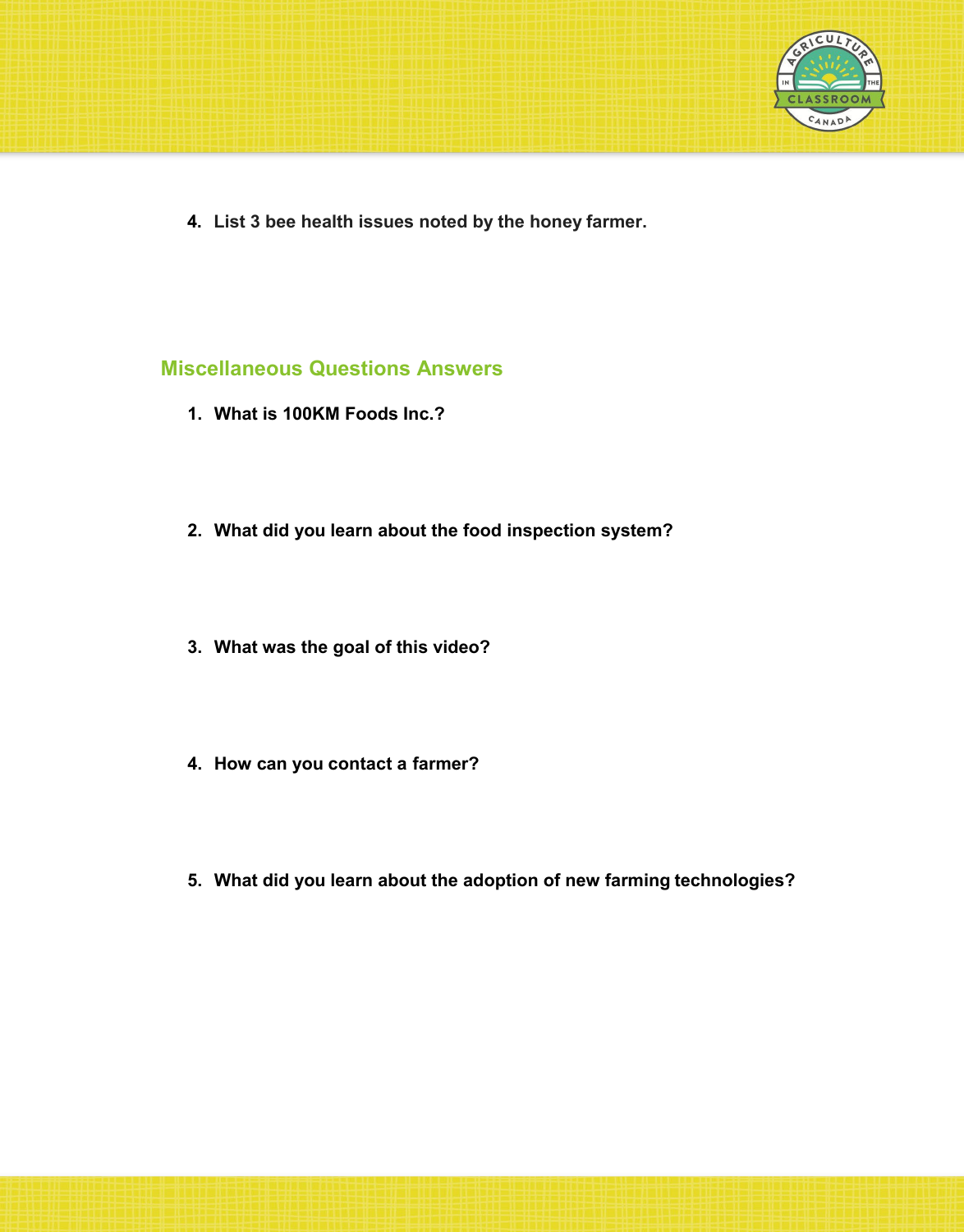

# **Documentary:** *Before the Plate* **Post-Viewing Reflection Answers**

- **1. How can you continue to educate yourself about where your food comes from?**
- **2. What impact do you think the consumer has on what grocery stores supply?**
- **3. Did your stance on Canadian agriculture (including organic and GMO foods) change? What was it before and how has it changed as a result of watching this video?**
- **4. Identify a food not mentioned in this video and identify where it is grown in Canada. Next, phone or email a farmer with your questions. Write down their answers.**
- **5. After watching this video, describe how you would explain Canadian agriculture to one of your friends who do not have an agricultural connection.**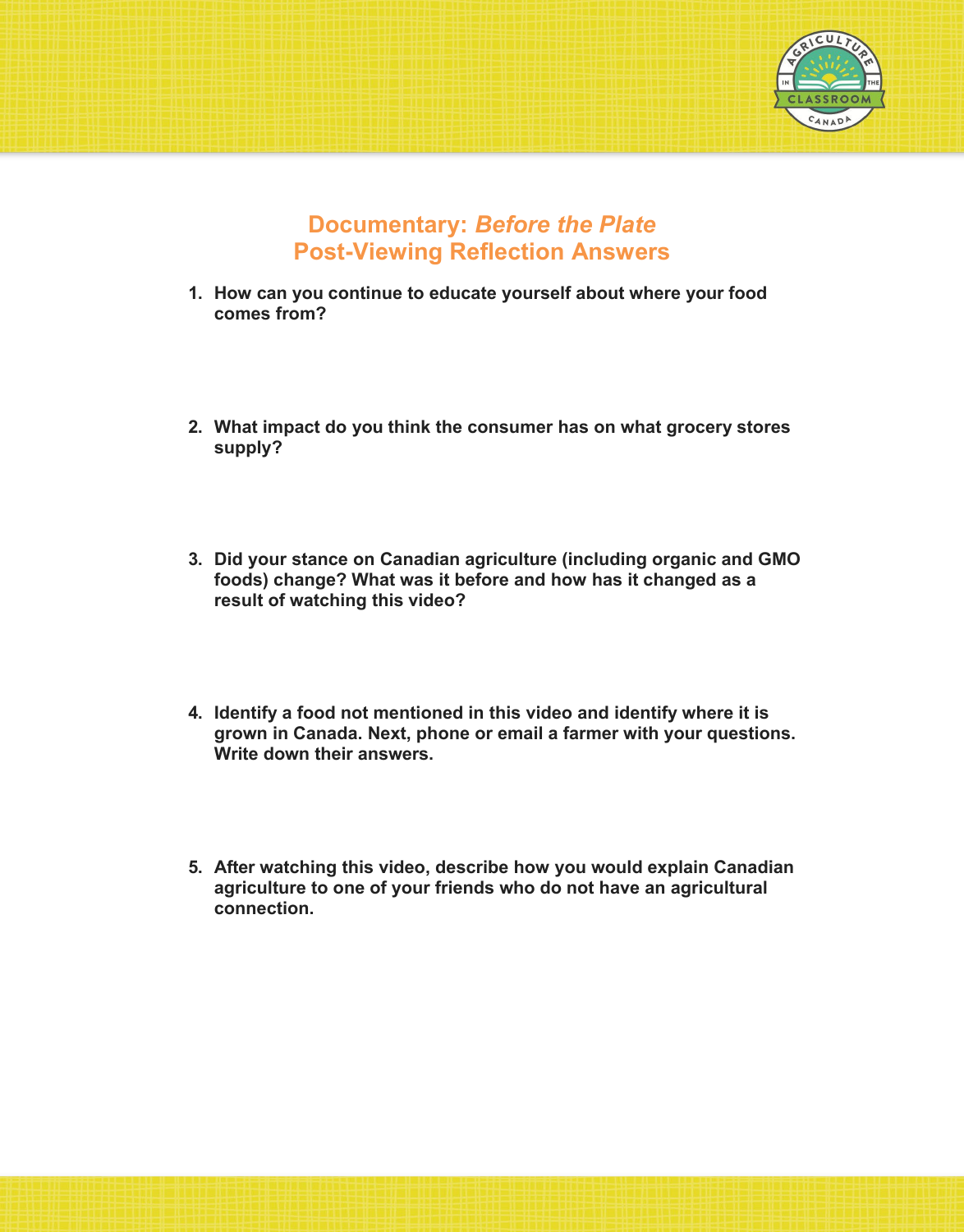

- **6. Do you have any remaining questions about Canadian food production? What are they? What can farmers do to address them and make the answers more available and well known to the wider public?**
- **7. What makes this documentary a credible source of information on farming practices in Canada?**
- **8. Is it necessary to know where your food comes from? Why or why not? Why do chefs and farmers think it is important?**
- **9. A migrant worker from Jamaica was featured in the potato segment of** *Before the Plate***. What types of farms do you think require migrant workers, and why? What do you think it is like for those migrant workers to be working so far away from home?**